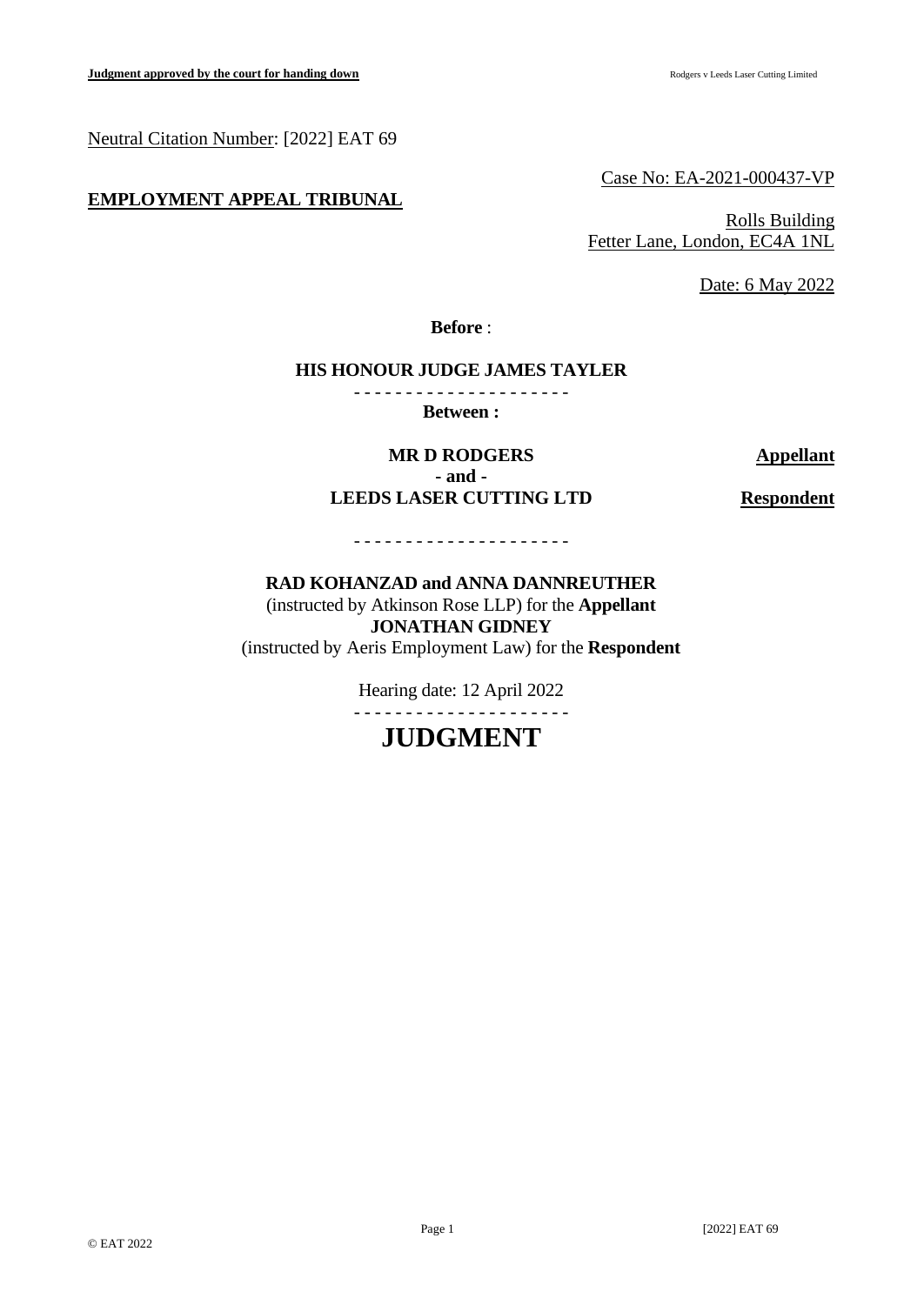### **SUMMARY**

### **HEALTH & SAFETY**

On the facts of this case, the employment tribunal did not err in law in concluding that the claimant's dismissal when he did not return to work because of concerns related to the Coronavirus pandemic was not automatically unfair pursuant to section 100(1)(d) ERA. Sub-sections 100(1)(d) and (e) ERA considered.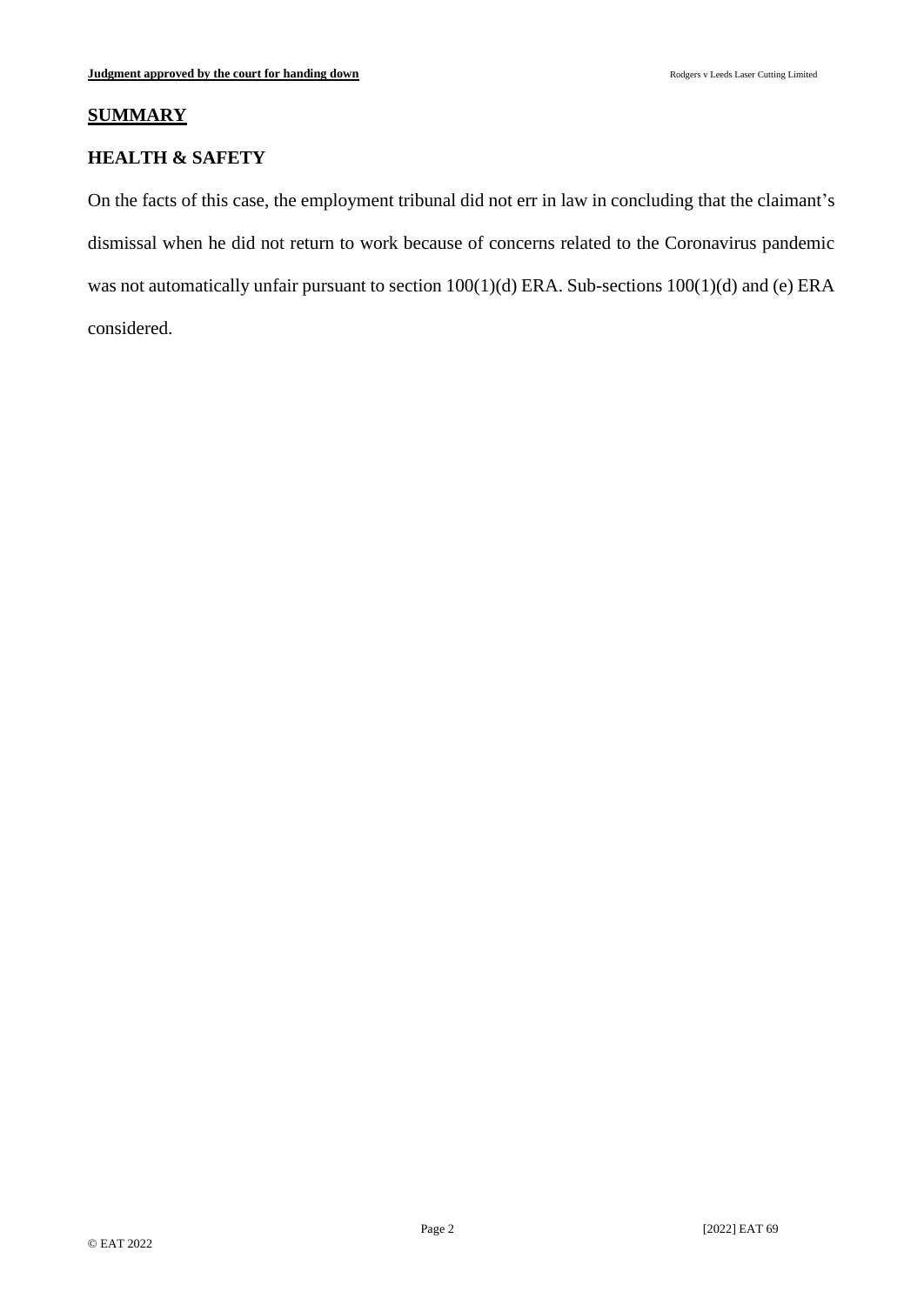#### **HIS HONOUR JUDGE JAMES TAYLER**

#### **Introduction**

1. This is an appeal against the judgment of Employment Judge Anderson dismissing a claim of automatic unfair dismissal brought pursuant to section 100(1)(d) or (e) Employment Rights Act 1996 ("ERA"). The claimant asserted that he had left and/or had not returned to his place of work because he reasonably believed there were circumstances of danger that were serious and imminent arising out of the Coronavirus pandemic, which, in the terms of section 100(1)(d) ERA, he could not reasonably have been expected to avert . The claim was heard on 29 January 2021. The judgment was sent to the parties on 1 March 2021.

#### **The facts**

2. I take the facts from the judgment of the employment tribunal. The employment tribunal heard evidence from the claimant and from a colleague of his, Mr Knapton. The respondent called Mr Rice,

a Director, and Mr Thackery, the Production Manager and claimant's line manager.

3. The claimant commenced work for the respondent as a laser operator on 14 June 2019.

4. The employment tribunal described the respondent's workplace:

13. The workspace at the respondent's business is large. Various dimensions were offered by the witnesses, including 12000-14000 square feet, the size of half a football pitch and 'not a small building; like a big big garage'. The Tribunal heard that it sometimes has a skip or forklift on the 'shop floor'. I am satisfied that this was a large warehouse-type space.

14. There were typically five people working on the shop floor at the material time. This was the consistent evidence of the witnesses.

5. The employment tribunal accepted that the workplace was a large warehouse-type space about

the size of half a football pitch in which usually only five people would be working.

6. On 16 March 2020, a colleague of the claimant, whom the employment tribunal described as

TA, displayed symptoms of Covid-19. TA was sent home and told to self-isolate. TA remained off

work until after the claimant's employment ended.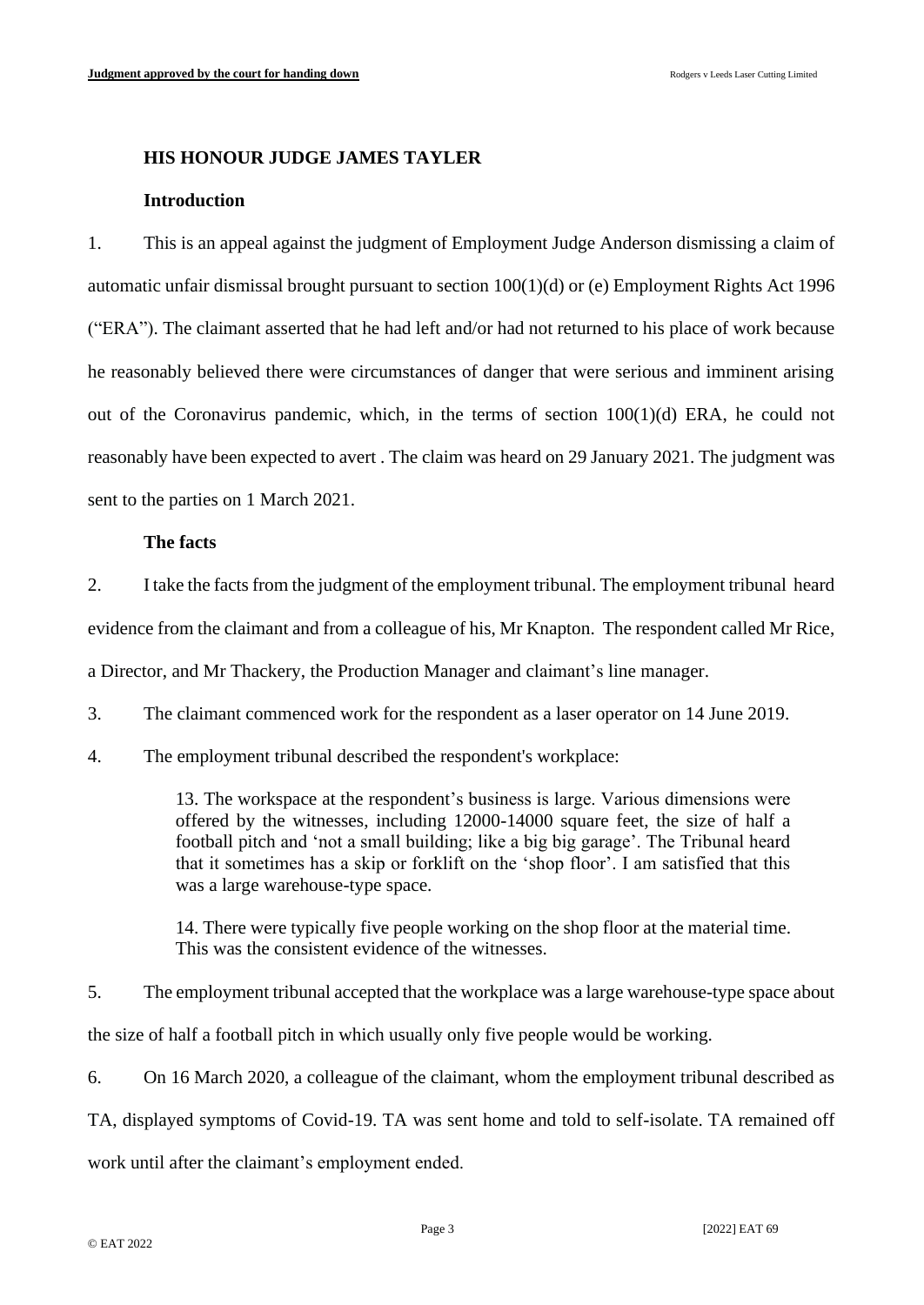7. In a number of respects the employment tribunal found that the claimant's evidence lacked

clarity and had changed over time. The employment tribunal noted:

16. In the claimant's original claim, he said that he had been working with TA on the day TA was sent home (which he had pleaded as being 27 March 2020), that he (the claimant) had later developed a persistent cough and feared he might have been exposed to infection and decided to self-isolate. In the amended claim, the claimant states that he had worked with TA on 16 March 2020 and that his (the claimant's) cough had developed on 27 March 2020.

8. The first national 'lockdown' because of the Coronavirus pandemic was announced on 23

March 2020. The employment tribunal described the actions taken by the respondent immediately

following the national lockdown:

17. Following the announcement of the first national 'lockdown' on 23 March 2020, the respondent published, on 24 March 2020, an 'employee communication'. This document confirmed that the business would remain open, asked staff to work as normally as possible and states "we are putting measures in place to allow us to work as normal." I accepted the clear and consistent evidence of the respondent's witnesses that there were already some measures in place to protect against Covid-19 and that the need to socially distance was by that time common knowledge.

9. A risk assessment was undertaken in mid March by an external professional. Most of the

recommendations were already in place before it was undertaken:

18. A risk assessment was carried out by an external professional in mid-March 2020. That assessment identified the level of risk of various scenarios, with recommendations to reduce risk. Many of these recommendations refer to social distancing and wiping down surfaces, as well as staggering start/finish/lunch/break times. Mr Rice and Mr Thackery were clear that most of these recommendations were already in operation prior to the risk assessment being carried out. Mr Thackery told the Tribunal there was no real need to stagger start times, as individuals already arrived at staggered times. I accepted this evidence, having considered the clocking in sheet and hearing the evidence. Mr Rice said that staff had been told not to congregate at lunch and break times, but this advice had to be reiterated, as it would be ignored. I accepted this evidence and noted Mr Rice's exasperation at this fact. However, I noted that the evidence about 27 March 2020 was consistent that all the staff on shift were clocking out at the same time. I therefore find that there was partial adherence to these specific recommendations.

10. The employment tribunal found that measures to protect against Covid-19 had been discussed

with staff:

19. I find there were conversations with staff at the respondent's premises in relation to safety measures to protect against Covid-19. These included conversations about social distancing and the need for handwashing. Mr Thackery was clear in his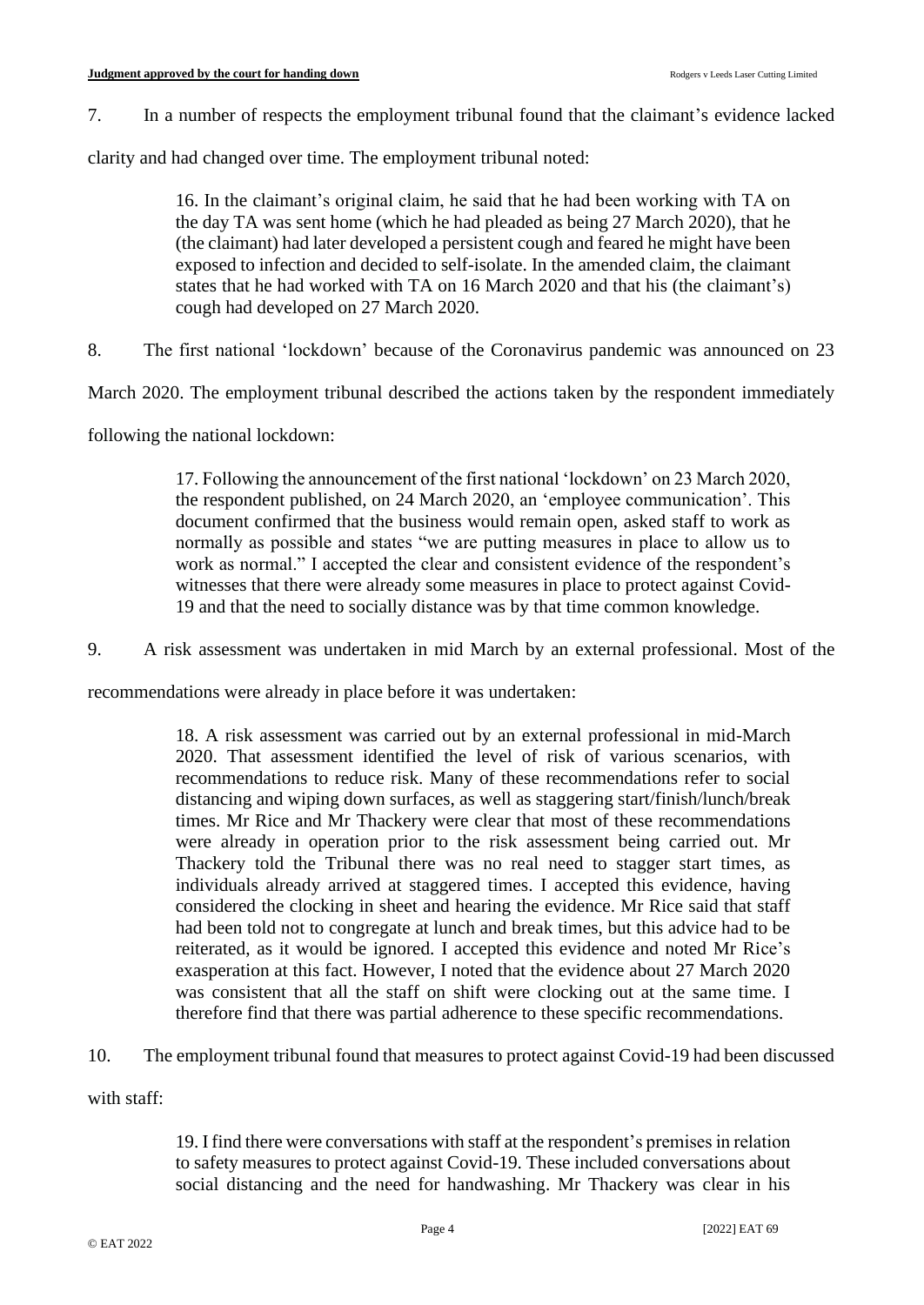evidence that he reiterated the advice from the government about these measures. The claimant accepted that there were some conversations and that he was told about handwashing. The claimant also spoke about social distancing, indicating he was aware of this.

11. The claimant was generally able to maintain "social distance" at work:

20. I find that it was possible for the claimant to socially distance at work, certainly for the majority of his role. I had asked the claimant why it was hard to socially distance in the workplace and he told me it was "*not hard, you could do it*", but that there were times when staff had to work together. This included to carry things, or on one occasion when they stood around a skip cleaning some steel. There was no evidence that these specific occasions had been raised with the respondent.

12. The employment tribunal rejected the claimant's evidence that he was forced to go on

## deliveries:

22. In respect of the allegation that the claimant was forced to go on deliveries, Mr Thackery said that he did not recall any concerns being raised about this. Mr Thackery also said that going out in the van was not a direct requirement of the claimant's job. Mr Thackery said that it was a help for company, the claimant was not forced and that he asked the claimant if he was alright doing that task. I note that the claimant was employed as a laser cutter and I accept the evidence that it was not a direct part of his role. I further accept that he was not forced or required to undertake such tasks; this was not asserted by the claimant, who said that he was 'asked'. I do not find that concerns around this issue were raised directly with Mr Thackery. I considered Mr Thackery's slight surprise around this issue to be genuine.

13. Masks were available for employees. The employment tribunal held that the claimant, whose

evidence the employment tribunal found vague on this point, had not asked for one:

21. I find, on the balance of probabilities, that the claimant did not ask for a mask, and was not refused one. The claimant said in evidence that there was a mask dispenser at the door of the premises, but that it was empty. He said he was sent out on deliveries without a mask. Mr Thackery said he has no recollection of being spoken to about a lack of masks. Mr Thackery said he had no recollection of the dispenser being empty or anyone telling him that it was empty. He said he still has boxes of masks in his desk. Mr Rice also made reference to Mr Thackery always having masks. When I asked the claimant if he had asked specifically for a mask, he said he had made the respondent aware, but could not remember what response he had received. I preferred the clear and consistent evidence of the respondent over the vague evidence of the claimant in this regard.

14. The claimant developed a cough on 25 March 2020 that he attributed to dust at work. The

employment tribunal, having weighed up the competing evidence, rejected the claimant's contention

that he said he would not be coming back when he left work at his normal time on Friday 27 March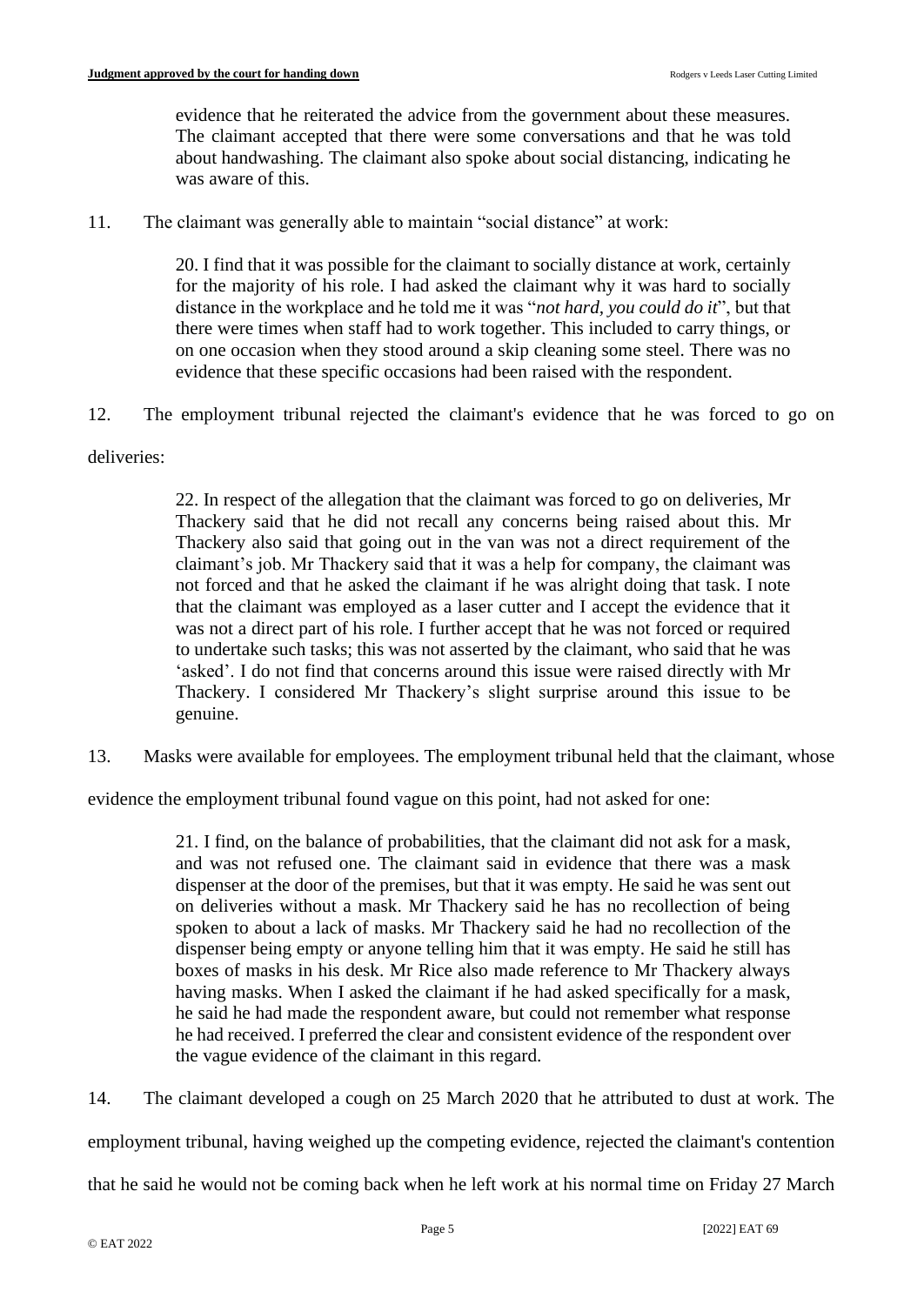2020:

23. The claimant displayed a slight cough from 25 March 2020, but attributed this to the temperature and dust within the workplace and was not concerned it was a symptom of Covid-19.

24. The claimant left work at normal time on Friday 27 March 2020.

25. I find the claimant did not say, on 27 March 2020 when he left work for the day, that he was not coming back.

15. On 29 March 2020 the claimant sent an email to Mr Thackery [26]:

*"unfortunately I have no alternative but to stay off work until the lockdown has eased. i have a child of high risk as he has siclecell (sic) & would be extremely poorly if he got the virus & also a 7 month old baby that we don't know if he has any underlying health problems yet"*

16. Mr Thackery replied [27]:

*"ok mate, look after yourselves"*

17. The claimant was self isolating from 28 March to 3 April 2020, but drove Mr Knapton, who

had broken his leg, to hospital:

28. The claimant obtained a self-isolation note from NHS 111 for the period 28 March 2020 to 3 April 2020.

29. The claimant transported Mr Knapton to hospital, by car, on 30 March 2020. This was during the period that the claimant had been told by the NHS to selfisolate. The claimant told the Tribunal both he and Mr Knapton wore masks, that Mr Knapton sat in the back of the car and that he did not accompany Mr Knapton into the hospital itself. I accept that account.

18. There was no further contact between the claimant and the respondent until the claimant sent

a text on 24 April 2020:

30. The claimant made no further effort to contact the respondent after 29 March 2020, whether to raise the issue of furlough or sick pay, or for any other reason.

31. The respondent made no effort to contact the claimant to clarify his position or to discuss any alternative options, including furlough or sick pay. The respondent made a conscious decision not to make contact with the claimant, considering the onus to be on him to make such contact.

32. The next contact between the parties, after 29 March 2020, was on 24 April 2020 when the claimant sent Mr Thackery a text saying: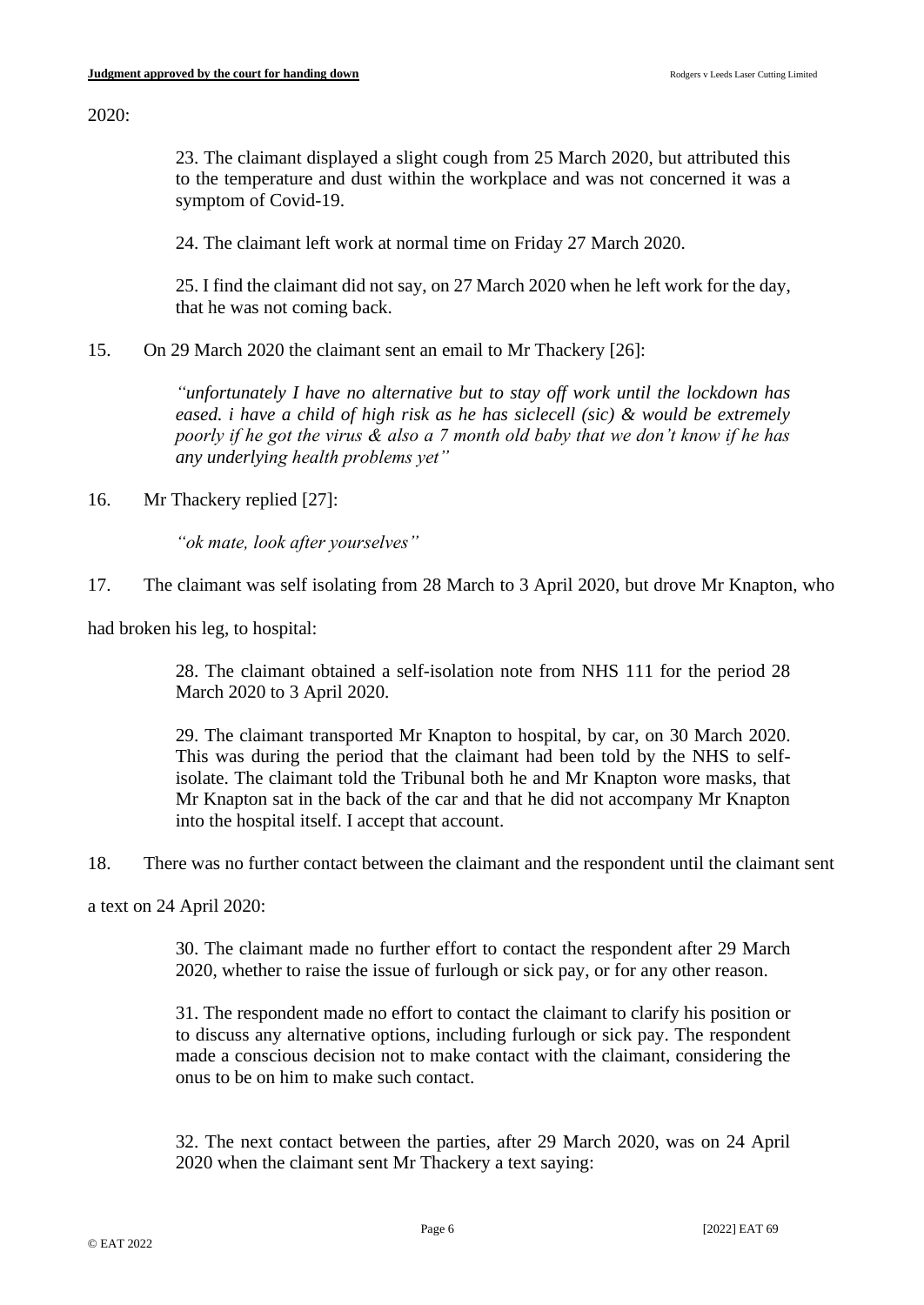*"just been told iv been sacked for self isolating, could you please send it to me in writing or by email…with an explanation of why my employment ended with the date it ended. i also need my p45 sending out as soon as possible".*

19. The employment tribunal was not convinced by the claimant's evidence about why he decided

not to come into work:

33. I found the claimant's case confusing and his views apparently contradictory at times. He gave evidence that if all the measures described by the respondent were in place, that would make the business as safe as possible from infection. He gave evidence that this would possibly make the workplace safer than the community at large, but not safer than his own home. He gave evidence that he was not sure that any measures would have made him feel safe enough to work at the respondent's business. He gave evidence that he drove his friend to hospital (during his period of self-isolation). He gave evidence that he had not left home for nine months. He told the Tribunal he had spent a period of time working in a pub during the pandemic, where safety measures were in place.

34. The claimant's evidence about any concerns he had and how these were raised was also confusing. He said that he didn't make any complaints. He said that he raised issues but was told *'there's the door'*. He said he and colleagues talked about their concerns. He said he did mention this to Mr Thackery, but could not give any firm examples. When asked if he had complained to Mr Thackery that the risk assessment measures, wiping down etc was not happening, he said *"probably not in them words"*. He was then asked if he made that complaint and he said *"not that I can remember."* When asked whether he told managers, or just discussed with colleagues, he said that he had chats with colleagues, but Mr Thackery *'knew about it'*. When asked if he said to Mr Thackery measures are not in place and so the workspace isn't safe, the claimant replied "*I can't say that I remember saying that. I'd be lying*."

35. Mr Thackery said that there were some general conversations about Covid-19 in general society only and he had no recollection of ever threatening the claimant with his job as alleged.

36. I find that the claimant did not raise concerns with the respondent that could reasonably be described as meaningful concerns or complaints, which would inform the respondent that the claimant thought there were circumstances of imminent danger within the workplace.

37. I conclude that the claimant's decision to stay off work entirely was not directly linked to his working conditions; rather, his concerns about the virus were general ones, which were not directly attributable to the workplace. In his oral evidence, it was clear he was concerned as to the virus in general, he referred to his own home as being the safest place and he told the Tribunal that he chose to self-isolate 'until the virus calms down'.

38. I find that, when communicating to his employer his intention to stay away from work, the claimant made no reference to the working conditions as playing any part in his decision. The text on 29 March 2020 said he was going to stay off work until the lockdown eased; nothing to do with the conditions of employment.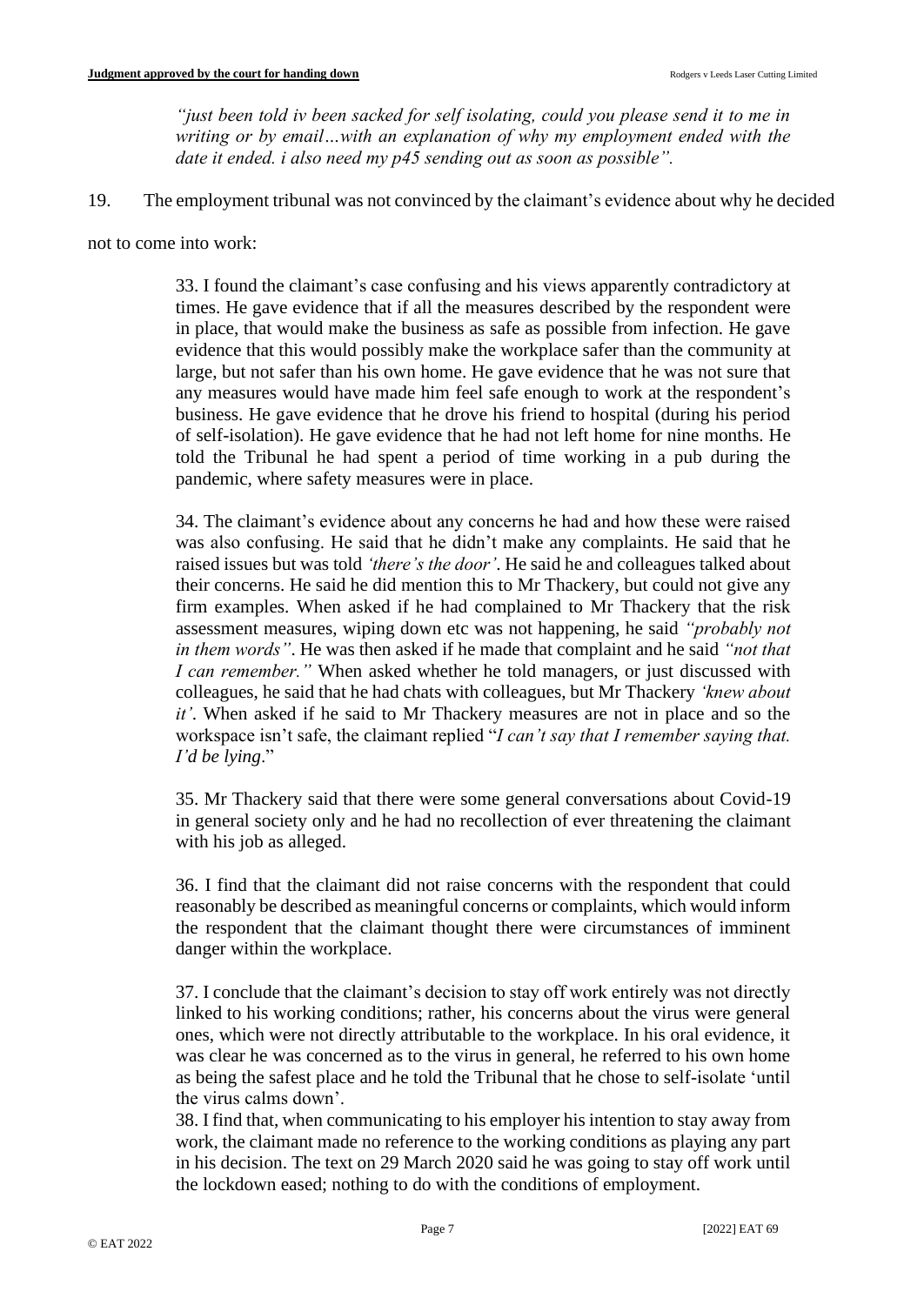39. The claimant amended his claim on two separate occasions. In his oral evidence, his account was still different. His amended claim stated that "*on 27 March 2020, he developed a persistent cough and fearing he might have been exposed to infection and following Government guidance*", he decided to self-isolate. This would mean the claimant feared having been exposed to TA some 11 days earlier. In his oral evidence, the claimant said that he was not worried about having Covid-19 due to his cough, and put it down to the temperature and dust within the workspace. I consider the inconsistencies more than a simple mistake over dates, given the detail provided about their significance and I consider it further calls into question the claimant's reliability in his version of events, his level of concern over Covid-19 and his concerns specifically in relation to the safety or otherwise of the workplace.

20. The respondent sent a P45 on 24 April 2020 that was received by the claimant on 26 April

2020. The respondent accepted that the claimant's receipt of the P45 constituted a dismissal. The

employment tribunal did not make a finding of fact about the reason why the respondent sent the P45

to the claimant, and so there was no specific finding of fact about the respondent's reason for

dismissing the claimant.

## **The legal claim**

21. The claimant asserted that his dismissal was automatically unfair being contrary to section

100(1)(d) or (e) ERA:

100.— Health and safety cases.

(1) An employee who is dismissed shall be regarded for the purposes of this Part as unfairly dismissed if the reason (or, if more than one, the principal reason) for the dismissal is that— …

(d) in **circumstances of danger** which the **employee reasonably believed** to be **serious** and **imminent** and *which he could not reasonably have been expected to avert*, he *left (or proposed to leave*) or (while the danger persisted) *refused to return* to his place of work or any dangerous part of his place of work, **or**

(e) in **circumstances** of **danger** which the **employee reasonably believed** to be **serious** and **imminent**, he *took (or proposed to take) appropriate steps to protect himself or other persons* from the danger.

(2) For the purposes of subsection (1)(e) whether steps which an employee took (or proposed to take) were appropriate is to be judged by reference to all the circumstances including, in particular, his knowledge and the facilities and advice available to him at the time.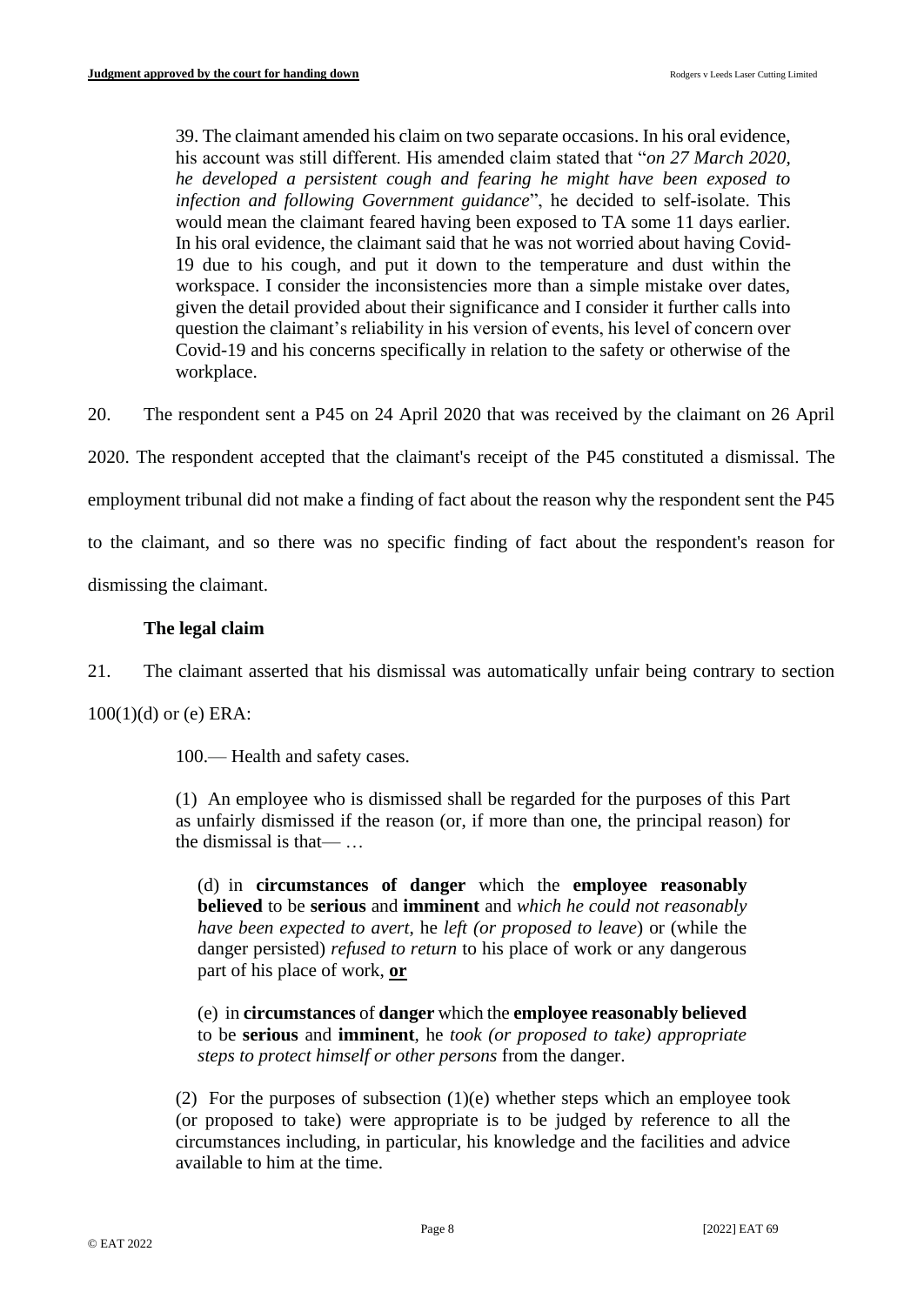(3) Where the reason (or, if more than one, the principal reason) for the dismissal of an employee is that specified in subsection  $(1)(e)$ , he shall not be regarded as unfairly dismissed if the employer shows that it was (or would have been) so negligent for the employee to take the steps which he took (or proposed to take) that a reasonable employer might have dismissed him for taking (or proposing to take) them. [*emphasis added*]

## **Can leaving, or refusing to return to, a place of work within section 100(1)(d) ERA also constitute an appropriate step for the purposes of section 100(1)(e) ERA**

22. On a fair reading of the employment tribunal judgment it seems clear that the employment tribunal concluded that this case concerned the claimant leaving; or, more likely, refusing to return to his place of work. It was common ground between the parties before the employment tribunal that leaving, or refusing to return to, a place of work could fall both within section 100(1)(d) ERA and constitute an appropriate step within section  $100(1)(e)$  ERA. The employment tribunal analysed the claim on that basis. Shortly prior to the hearing, I asked the parties to consider the question of whether leaving, or refusing to return to, a place of work could only fall within section 100(1)(d) ERA and could not constitute taking an appropriate step within section 100(1)(e) ERA. I raised this point for two reasons. Firstly, the subsections of section 100 are linked by the word "or" which suggest that they are alternatives. Secondly, leaving, or refusing to return to, a place of work is only protected if the employee could not "reasonably have been expected to avert" the circumstances of danger. This limitation does not apply to section 100(1)(e) ERA. It would make little sense if an employee who had left, or refused to return to, his place of work was excluded from the protection of section 100(1)(d) ERA because he could reasonably have been expected to avert the circumstances of danger, but nonetheless he was protected by section 100(1)(e) ERA because leaving, or refusing to return to, a place of work constituted taking an "appropriate step". Alternatively, if leaving, or refusing to return to, a place of work is an appropriate step there is no purpose to section  $100(1)(d)$  ERA. Mr Kohanzad said that he accepted that leaving, or refusing to return to, a place of work could not fall within section 100(1)(e) ERA and only advanced the appeal by challenging the reasoning of the employment tribunal under section 100(1)(d) ERA. He did not take any point on the fact that this was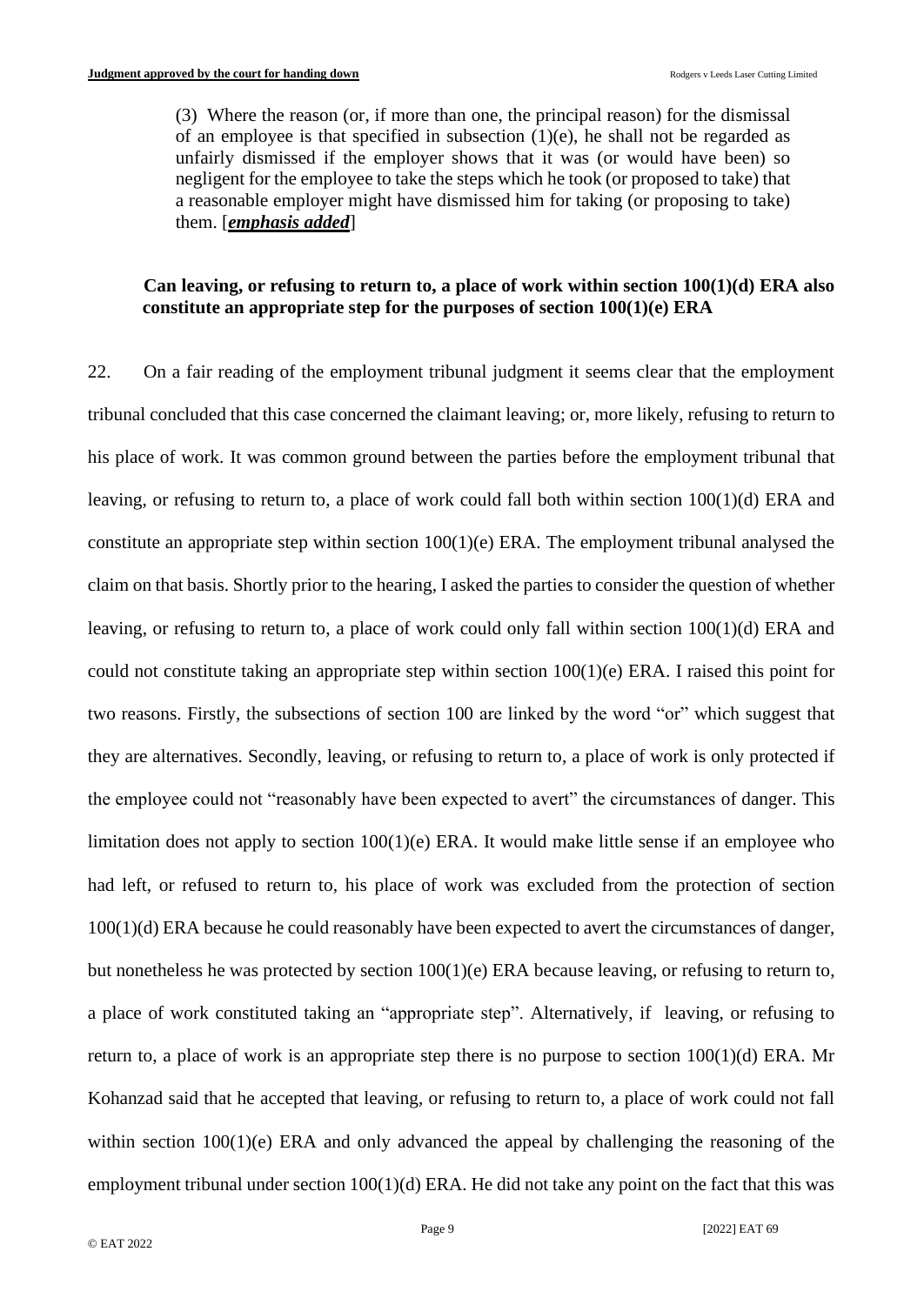not how the respondent had advanced the case below. Mr Gidney stated that he also accepted that the case could only fall within section 100(1)(d) ERA. Accordingly, I will limit my consideration to that provision.

### **The components of section 100(1)(d) ERA**

23. Lawyers tend to break down statutory provisions into their component parts, sometimes seemingly thinking that the more a provision can be broken down the better. Such analysis is often useful, but care should be taken not to lose the meaning of the provision as a whole. The purpose of a provision is more likely to be ascertained by considering the whole rather than by only considering its dismembered parts. There may be a number of logical ways of breaking down a provision. Depending on the facts of the case, there may be no error in considering some of the components together; and it could be a better way of applying a provision to the facts of the particular case. The key requirement is that in applying the provision no relevant component is overlooked.

24. With that caveat in mind, there was broad agreement between the parties as to the components of section 100(1)(d) ERA. In neutral terms, the potential components are:

- 1) circumstances of danger (subject to the question, discussed below, of whether there is an objective requirement that there were "circumstances of danger" or whether it is sufficient that the employee reasonably believed that there were circumstances of danger)
- 2) the employee believed that the circumstances of danger were:
	- a. serious, and
	- b. imminent
- 3) the employee's belief that the circumstances of danger were serious and imminent was reasonable
- 4) the employee could not reasonably have been expected to avert the serious and imminent circumstances of danger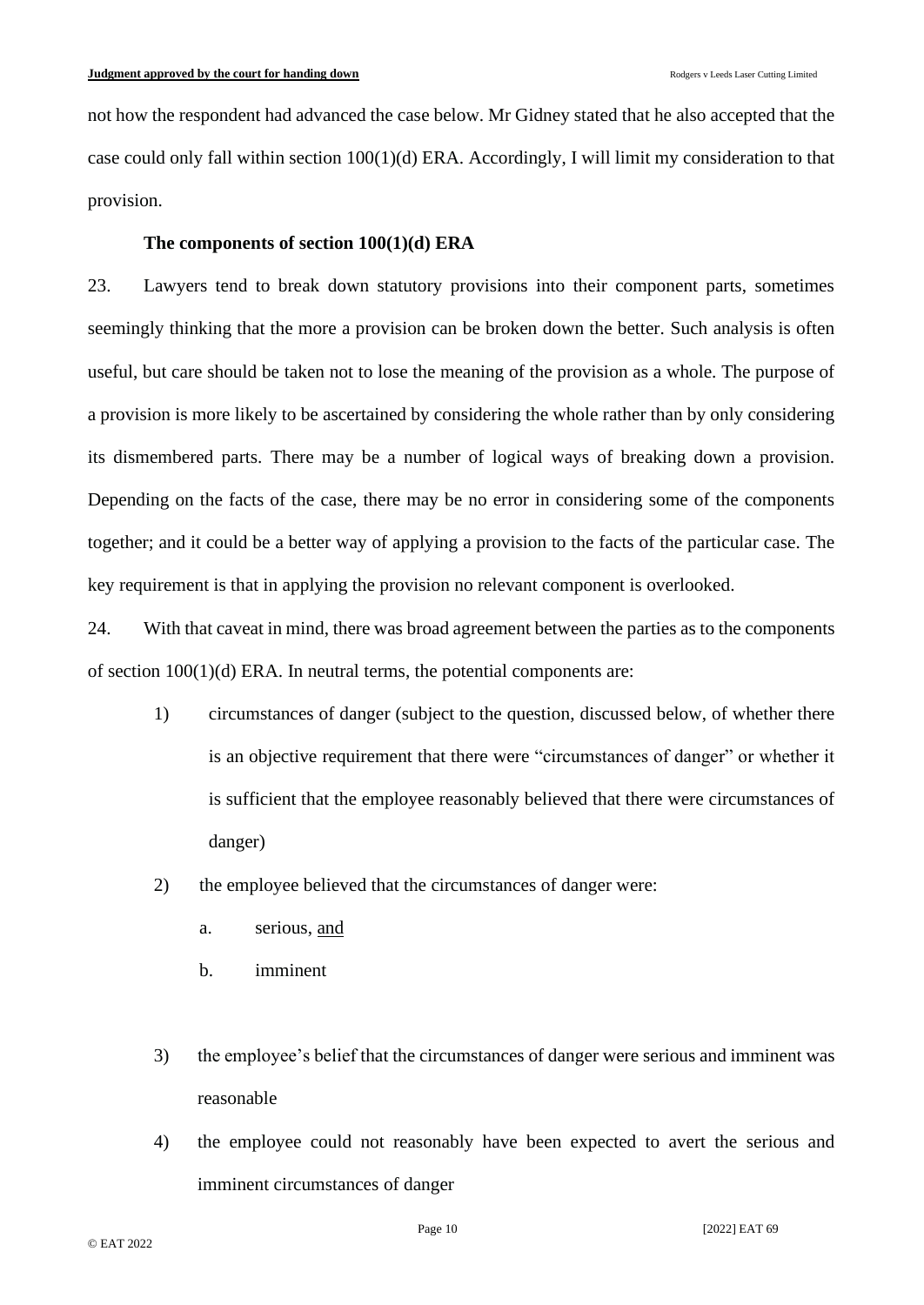5) the employee left, proposed to leave (while the danger persisted) or refused to return

to his place of work, or any dangerous part of his place of work

6) so doing was the reason, or principal reason, for the dismissal of the employee

## **1) Circumstances of danger**

25. On a natural reading of section  $100(1)(d)$  ERA it appears that there is a gateway requirement that, on an objective assessment of fact, there were circumstances of danger. Considering the provision at a preliminary hearing in the EAT in **Hamilton v Solomon and Wu Limited** UKEAT/0126/18/RN HHJ Stacey stated:

> In an appropriate case, there is an argument to be made that there are three, not two, stages in considering a claim under section100(1)(d) and that **Oudahar** identifies the second and third. On a plain reading of the statute the first question appears to be whether there are, in fact, "circumstances of danger" which is an objective test. The second question then considers the claimant's reasonable belief in whether those dangerous circumstances are serious and imminent and which he could not reasonably be expected to avert, and the third, the reason for dismissal. [Emphasis added]

26. That analysis would be compatible with paragraph 5 of Article 8 of Directive 89/391 EEC

("the Framework Directive")

4. Workers who, in the event of serious, imminent and unavoidable danger, leave their workstation and/or a dangerous area may not be placed at any disadvantage because of their action and must be protected against any harmful and unjustified consequences in accordance with national laws and/or practices.

27. Paragraph 5 of Article 8 of the Framework Directive refers to serious, imminent and

unavoidable danger, without including circumstances in which an employee holds a reasonable belief

that such circumstances exist.

## 28. In **Von Goetz v St George's Healthcare NHS Trust** EAT/1395/97 Lindsay J (President)

noted that ERA could grant greater protection than the Framework Directive:

30 It is, of course, a formidable argument, when it is encountered, that a domestic provision does not go as far as the Directive requires it to have been done, but there is, in our view, no force whatsoever in an argument, where the language of the domestic provision is clear and unambiguous, that the domestic provision goes further in terms of protection than the Directive requires.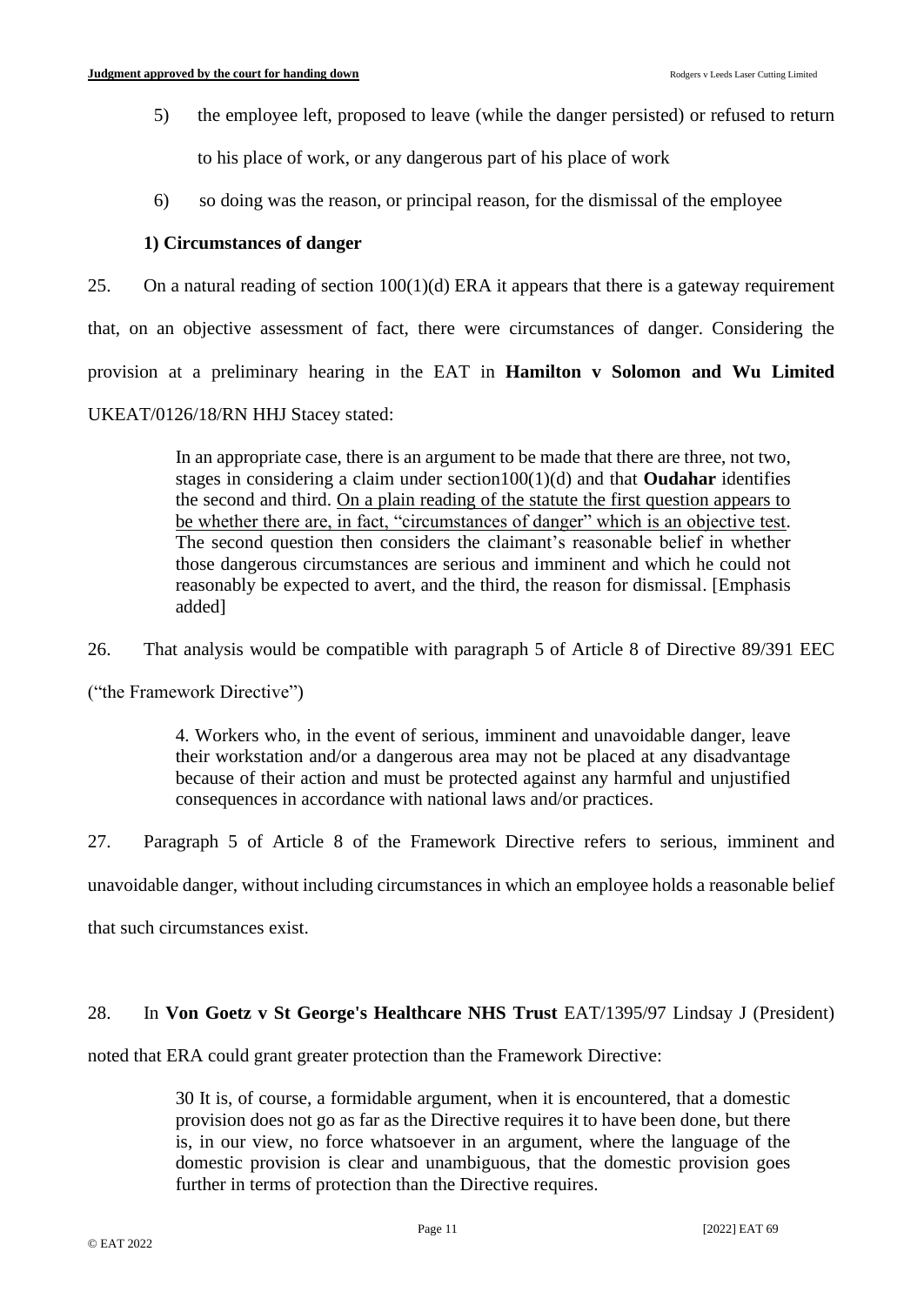29. The issue is potentially relevant because the employment tribunal determined the case on the basis that it had to assess whether the claimant had a reasonable belief that there were serious and imminent circumstances of danger. That analysis involves an acceptance that all that is required in respect of the "circumstances of danger" component is that the claimant reasonably believed such circumstances existed. That would be contrary to the approach of HHJ Stacey in **Hamilton**.

30. I can see some force in the argument that the provision should apply if the employee reasonably believes that there are circumstances of danger. I appreciate that care must be taken in considering hypothetical situations because they may be unrealistic. But, for the sake of argument, assume that a green gas starts escaping at a place of work. Unbeknown to the employees the gas is inert and entirely harmless. The employees leave, reasonably believing that there are circumstances of danger that are serious and imminent. They are dismissed for so doing, even though it is accepted that they acted reasonably by leaving the premises because at the time it seemed likely that the gas was dangerous, and the risk of injury appeared to be serious and imminent. In such circumstances should the employees fall outside of the protection of section 100(1)(d) ERA because, objectively speaking, although not appreciated by the employees at the time they left the workplace, there was no circumstance of danger because the gas was harmless. That would be surprising. It would be surprising if employees are protected for reasonably but erroneously believing in the seriousness and imminence of a threat to their health and safety, but not for a reasonable but erroneous belief in the underlying circumstances of danger. It is arguable that despite the order of the words in section 100(1)(d) ERA it is designed to protect a reasonable belief in imminent and serious circumstances of danger, so that the reasonable belief protection applies not only to seriousness and imminence, but also to the underlying circumstances of danger. That could be a purposive construction of the provision. While in **Von Goetz** Lindsay J considered it is legitimate to construe a phrase in a provision that is "clear and unambiguous" as going beyond the underlying protection offered by a Directive, it is not necessarily limited to such circumstances, and might arguably be achieved by a purposive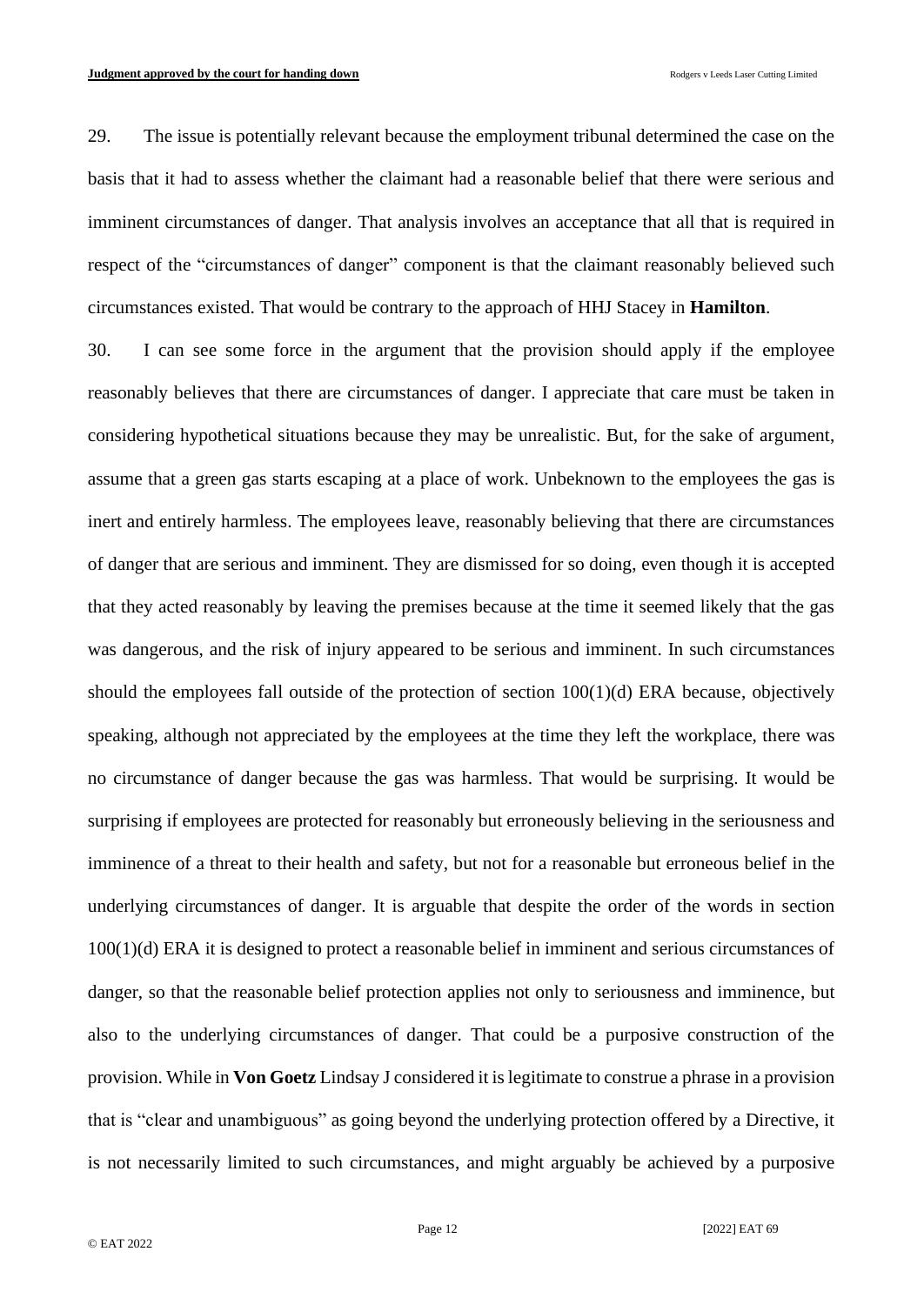construction. In reality, there are unlikely to be many, if any, real-life situations in which an employee would reasonably believe that there are serious and imminent circumstances of danger when, in fact, there are no circumstances of danger at all. Even in the green gas example the panic that could be caused by the gas, even though unbeknown to the employees it is harmless, would be likely to create some circumstance of danger. In this case, although the employment tribunal approached the matter by asking a question that suggested that a reasonable belief that there were circumstances of danger was sufficient to engage section  $100(1)(d)$  ERA, there can be no doubt that the employment tribunal accepted that the Coronavirus pandemic created at least some circumstances of danger at work and elsewhere, so it is not necessary for me to reach a final conclusion on this point.

31. For section 100(1)(d) ERA to apply it is not necessary that the circumstances of danger be generated by the workplace itself. In **Harvest Press Ltd v Mr T J McCaffrey** [1999] IRLR 778 [15-16]:

> 15. As to the submission that the circumstances of danger referred to in section 100(1)(d) means the circumstances of danger generated by the workplace itself, it seems to us that that is too narrow a view of words which are quite general. It seems to us clear that premises or the place of work may become dangerous as a result of the presence or absence of an employee. For example, premises might become unsafe as a result of the presence of an unskilled and untrained employee working on dangerous processes in the workplace where the danger of a mistake is not just to that employee, but to the colleagues who are working with him. It seems to us that the circumstances of danger contemplated by section  $100(1)(d)$  would be apt to cover such a situation and it seems to us that had a fellow employee walked out because of the presence of an unskilled and untrained operative in those circumstances, he would be entitled to the protection of the legislation.

> 16. Another example might be the absence of an inspector or foreman who had specific safety responsibilities and who was required to be there as a result of the dangerous processes which were being carried on. Again, we can contemplate circumstances in which a fellow employee would be entitled to say that his workplace was dangerous as a result of the absence of the specific person in charge of the safety responsibilities at that place of work. Another example might be where there was a foolhardy employee who, not through lack of training, but through determination to indulge in horseplay, persisted in adopting dangerous practices in the place of work so as to render the place at work dangerous. It seems to us that that might again be a situation in which fellow employees would be entitled to say to their employer; "so long as this person is at the workplace, my workplace is dangerous and I will not be willing to stay there during this time". Again, it seems to us that that falls within the words "in the circumstances of danger" and there is nothing in the statute to indicate that these examples would be outwith the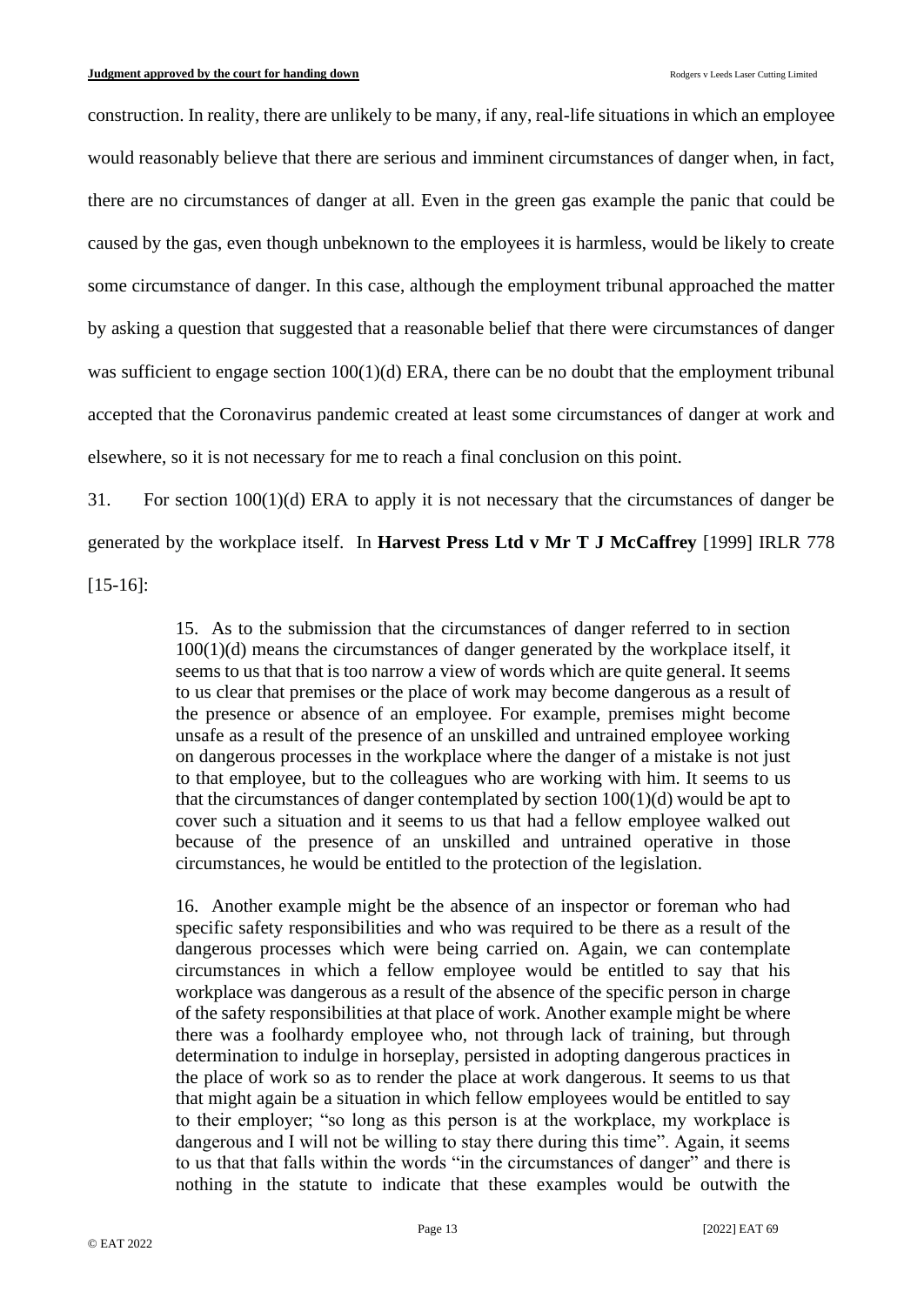protection granted by section 100.

32. There is no requirement that any harm that might be caused by the circumstances of danger

will occur at the claimant's place of work, or to the employee or fellow employees. In **Von Goetz** 

Lindsay J stated:

28 We see no reason, simply in point of construction of a domestic provision, to limit the ambit of, for example,  $1(c)$  and  $1(e)$ , so that they should be concerned only with harm or possibilities of harm at the dismissed employee's place of work or to his fellow employees, or to any employees.

## **2) the employee believes that the circumstances of danger are serious and imminent**

33. The parties agree that it is necessary that the employee did, as a matter of fact, believe that the

circumstances of danger were serious and imminent.

### **3) the belief that the circumstances of danger are serious and imminent is reasonable**

34. The parties agreed that the belief must be reasonable

## **4) the employee can not reasonably have been expected to avert the serious and imminent circumstances of danger**

35. The parties accept that this was a necessary component of the analysis in this case because the

claimant's situation could only properly be analysed under section 100(1)(d) ERA.

## **5) the employee left, proposed to leave (while the danger persisted) or refused to return to his place of work or any dangerous part of his place of work**

36. Although the judgment could have been a little clearer on this issue, I consider that on a fair reading the employment tribunal accepted that the claimant left or, more likely, refused to return to his place of work.

### **6) so doing was the reason, or principal reason, for the dismissal of the employee**

37. The employment tribunal did not make an express finding about the reason for the claimant's dismissal. That may be because the employment tribunal accepted that he did not come within the potential protection of section 100(d) or (e) ERA, so considered it was not necessary to do so. There is much to be said for determining the factual reason, or principal reason, for dismissal and then deciding whether that reason was protected by the provision. If there was some reason for dismissal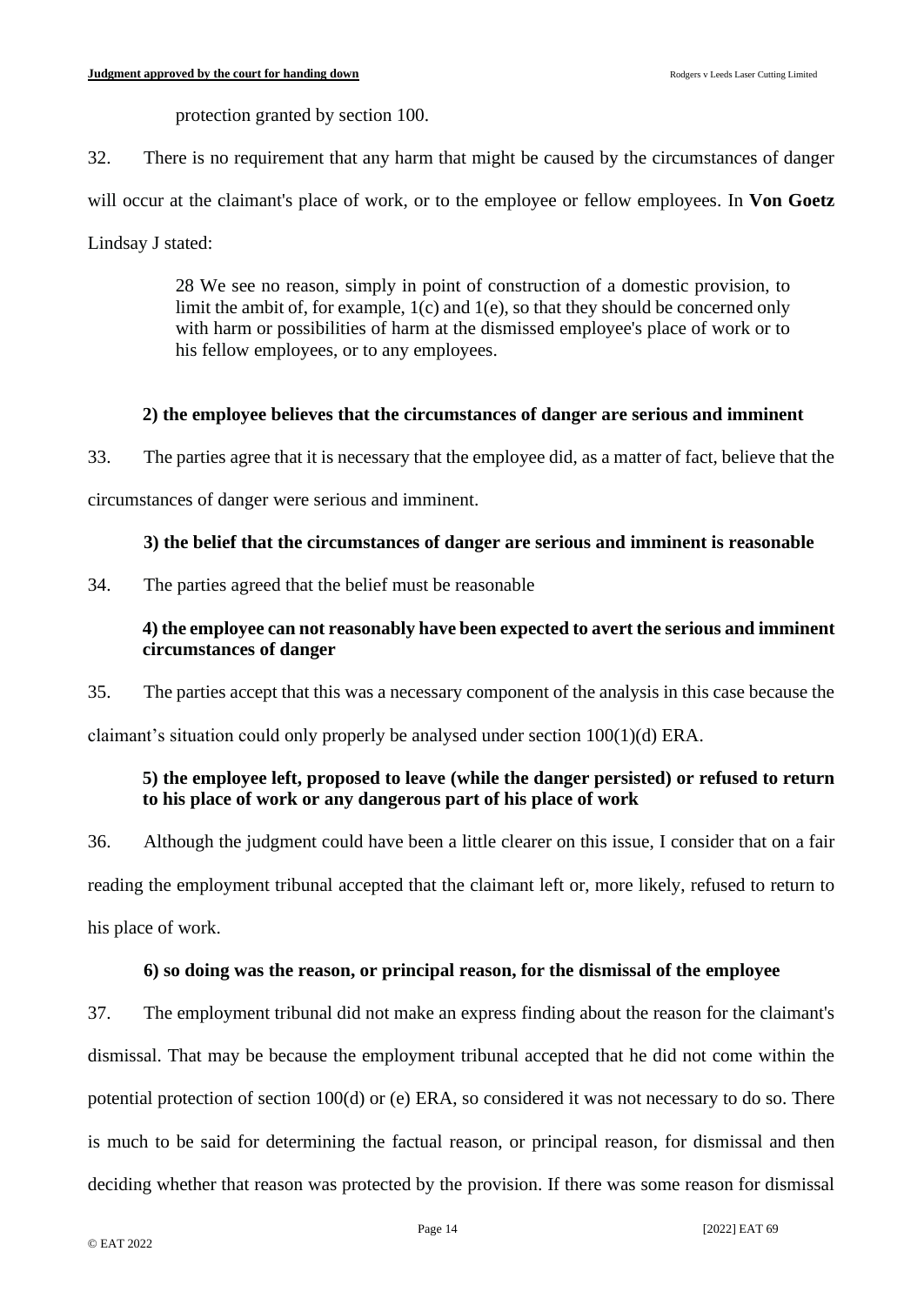did not fall within section 100(d) ERA it is generally helpful to have a factual finding of what that reason was.

## **The components of section 100(1)(d) ERA relevant to this appeal**

38. From the above analysis it is apparent that the components of section 100(1)(d) ERA that are relevant to this appeal are: 2) whether the claimant believed that the circumstances of danger were serious and imminent; 3) whether any such belief was reasonable; and, 4) whether the claimant could reasonably have been expected to avert the serious and imminent circumstances of danger.

## **The appeal**

39. In his skeleton Mr Kohanzad put his ground of appeal as follows:

Did the ET err in concluding that, because the claimant's belief was one of a serious and imminent danger *at large*, his belief that his workplace presented a serious and imminent danger was not objectively reasonable?

## **The reasoning of the employment tribunal**

## *Components 2) and 3)*

40. The reasoning of the employment tribunal did not break down the components of section

 $100(1)(d)$  ERA exactly as I have, and dealt with the components of sub-sections  $100(1)(d)$  and (e)

ERA together in a manner that is not always very easy to follow. In the section "Application of the

Law to the Facts" the employment tribunal first dealt with what I have described as components 2)

and 3):

## Did the claimant reasonably believe there were circumstances of serious and imminent danger?

45. I have to consider this both objectively and subjectively, i.e. did the claimant believe the circumstances were of serious and imminent danger and was that belief objectively reasonable?

Did the claimant believe there were circumstances of serious and imminent danger?

46. I accept that the claimant has, and continues to have, significant concerns about the Covid-19 pandemic. This is entirely understandable. His comments that he has not left the house in nine months and that nowhere is safer than his home demonstrate the level of his concern. It is difficult however, to reconcile those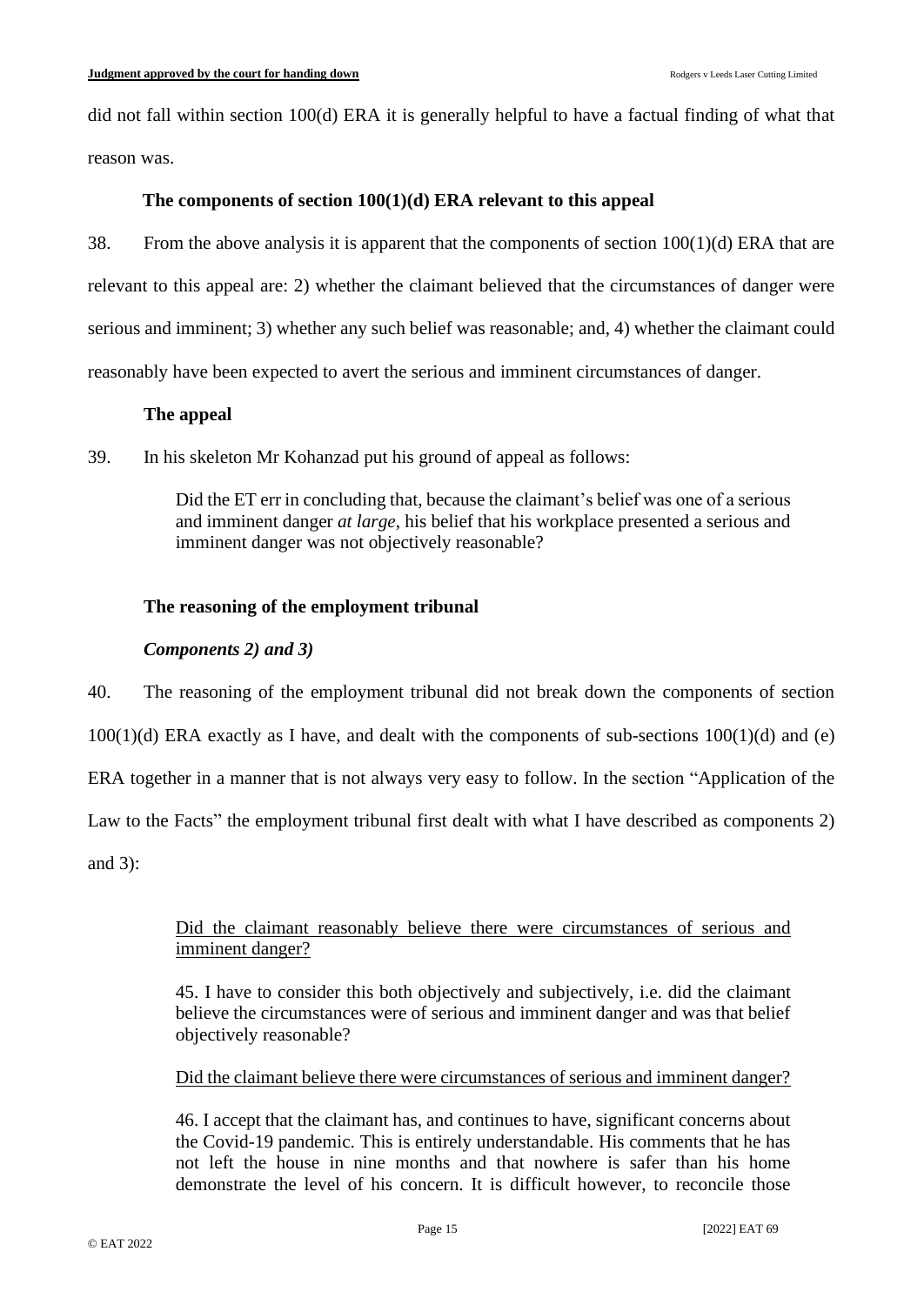apparently genuine beliefs, with his actions on 30 March 2020 when he chose to transport his friend to the hospital, despite being advised to self-isolate.

47. I accept also, his concerns for his family and note that he had a young baby and a child with sickle-cell anaemia living with him in March 2020, when there was huge uncertainty about how different, younger groups in society might be affected by the virus.

48. The government guidance at the time centred around social distancing and handwashing. The workplace is large, with a handful of people working within it at the time. On the claimant's own evidence, it was generally 'not hard' to socially distance. In addition, he accepted there had been reminders around handwashing and he gave some specific examples of this. Having considered all the circumstances including, the claimant's knowledge and the facilities and advice available to him at the time, and bearing in mind his decision to drive his friend to the hospital in the circumstances described, I do not find that the claimant believed there were circumstances of serious and imminent danger, within the workplace, but that he considered there were circumstances of serious and imminent danger all around.

49. I remind myself that the claimant's text to Mr Thackery on 20 March 2020 made reference to staying off work until the lockdown eased; there was no reference to any issue specifically within the workplace. The claimant did not indicate that he would return if improvements were made. He intended, seemingly regardless, to remain absent until the national lockdown was over.

Was that belief objectively reasonable?

50. For the avoidance of doubt, I do not consider that any belief that there were circumstances of serious and imminent danger were objectively reasonable, largely for the reasons set out above.

51. I have to consider the circumstances as they were at the time of these events and in light of what was known to the parties and particularly the claimant at the time. We have learnt much more about the virus since March 2020, but my focus is on that point in time.

52. It was clear, even in late March 2020, that Covid-19 was a real risk to everyone, that it was a deadly virus and that it was affecting the older and vulnerable more. The guidance at that time was that Covid-19 was spread by close contact and the advice was to maintain two metres distance from others and to wash hands regularly.

53. I consider the large size of the workspace and the small number of employees to be a relevant factor. It was not hard to socially distance and measures were in place to reduce the risk of Covid-19 transmission.

41. The employment tribunal returned to these issues in the section headed "Conclusions". The

employment tribunal rejected the suggestion that section 100 ERA is inapt to deal with circumstances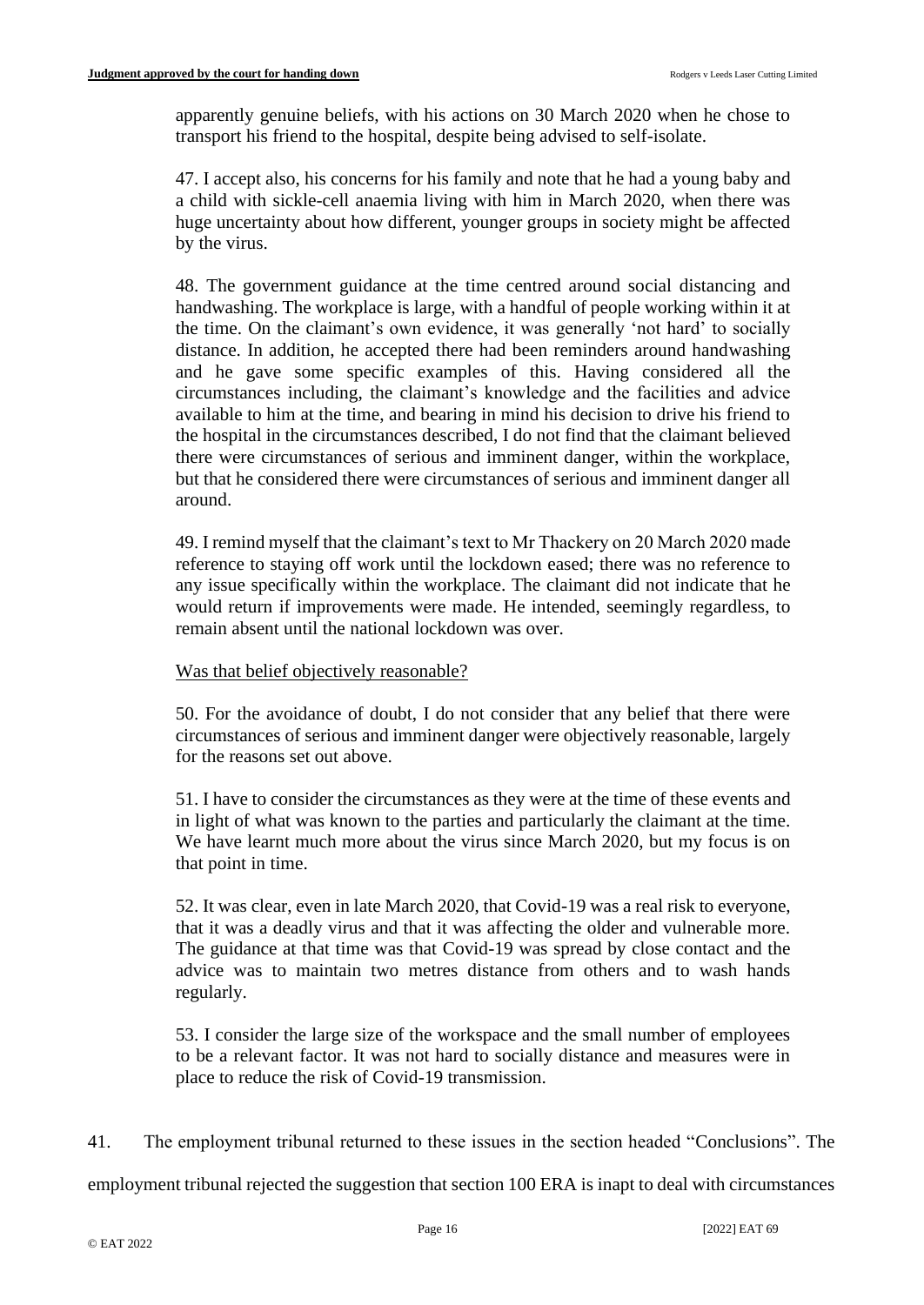arising because of the Coronavirus pandemic or that the Secretary of State's declaration of a serious

and imminent threat to public health was decisive of the issue:

61. Mr Gidney submitted that the provisions within  $s100(1)(d)$  and (e) were not designed for the Covid pandemic and the claim was an attempt by the claimant to 'shoehorn' his situation into these provisions, to suit him, in the context of the pandemic. I accept that when drafted, the Act was not specifically designed for the Covid pandemic – how could it have been? However, I reject the suggestion that  $s100(1)(d)$  and (e) cannot apply to situations arising from the pandemic, as a matter of principle. It seems to me that every case will need to be considered on its facts and merits.

62. The claimant refers to the Secretary of State's declaration of 10 February 2020 under regulation 3(1) of the Health Protection (Coronavirus) Regulations 2020 that Covid-19 poses a serious and imminent threat to public health (emphasis added). However, I consider that the fact that the virus has been described in those terms does not, of itself, satisfy this part of the statutory test. If it did, it seems to me any employee or worker could simply 'down tools' on the basis that the virus is circulating in society.

42. The employment judge considered the submission that the claimant had a reasonable belief in

a serous and imminent circumstance of danger:

63. In her closing submissions, Miss Dannreuther submitted that even if there had there been measures in place at the time, there was still a reasonable belief held by the claimant of a serious and imminent danger, which he could not avert. I am not persuaded that this is a correct interpretation of the provisions. To accept this submission would essentially be to accept that even with safety precautions in place, the very existence of the virus creates circumstances of serious and imminent danger, which cannot be averted. This could lead to any employee relying on s100(d) or (e) to refuse to work in any circumstances simply by virtue of the pandemic.

64. In my judgment, whilst conditions pertaining to Covid-19 could potentially amount to circumstances of serious and imminent danger in principle, I do not consider that they did so in this case. I do not consider that the claimant reasonably believed that the circumstances were of serious and imminent danger, for the reasons set out above.

65. When considering  $s100(1)(d)$ , I conclude the claimant's decision to stay off work was not directly linked to his working conditions I find that this is not a case where the claimant refused to return to his place of work, or any dangerous part of his place of work due to the conditions in that environment; he refused to return to his place of work until the national lockdown was over. I cannot conclude that the decision to absent himself, regardless of what the situation might be at the workplace, until a national change was made, can lie at the door of the respondent. For that reason, and for those set out above, in my judgment, the criteria in this paragraph are not made out.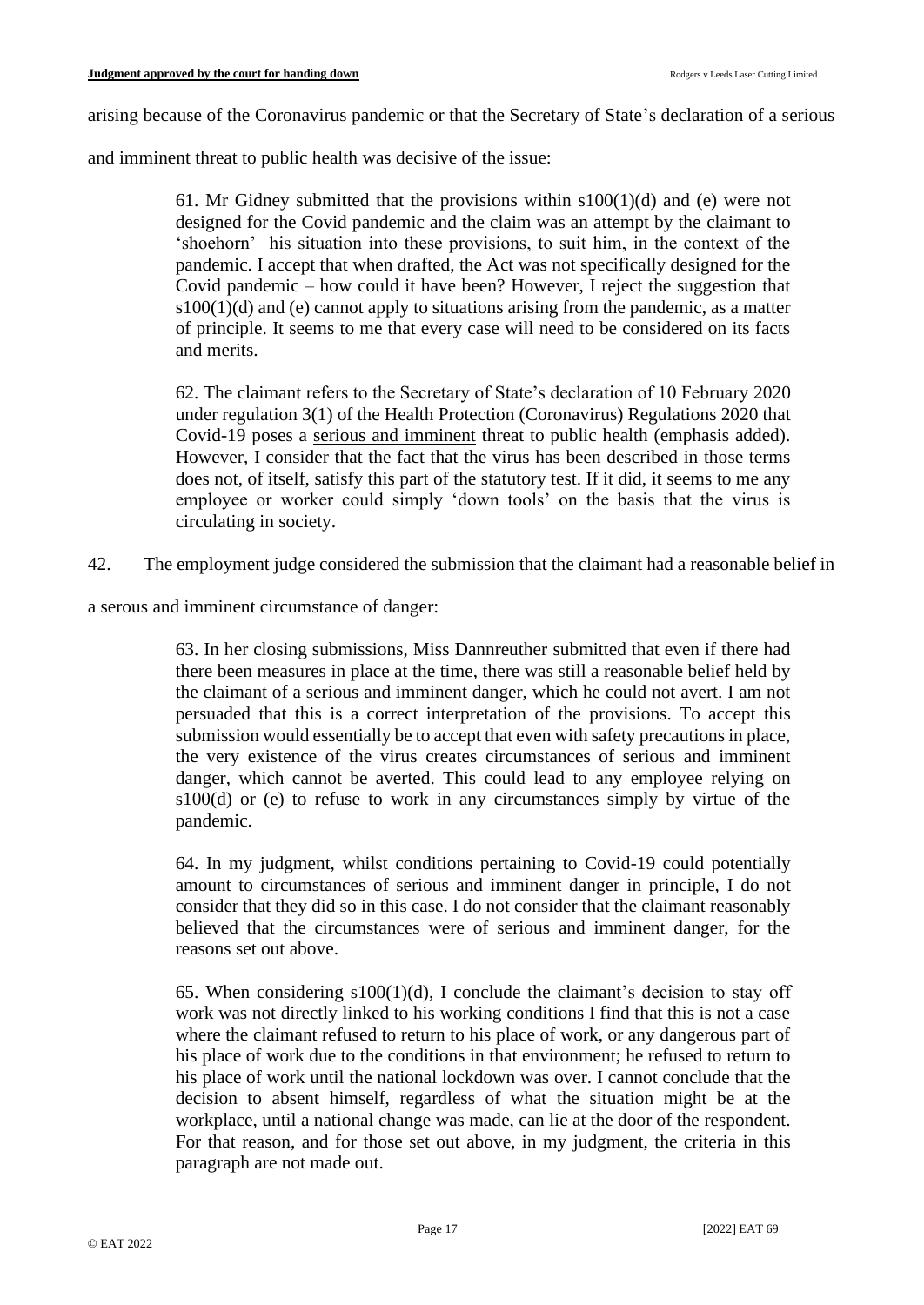#### *Analysis*

43. The claimant contends that the employment tribunal erred in law by concluding that "because the claimant's belief was one of a serious and imminent danger at large, his belief that his workplace presented a serious and imminent danger was not objectively reasonable". The employment tribunal clearly did consider that the claimant's general concern about the risk of being anywhere other than at home was relevant to the issue of whether he had a reasonable belief that there were serious and imminent circumstances of danger that resulted in him leaving, or refusing to return to, his place of work. The employment tribunal stated that: [33] "He gave evidence that if all the measures described by the respondent were in place, that would make the business as safe as possible from infection. He gave evidence that this would possibly make the workplace safer than the community at large, but not safer than his own home"; [37] "I conclude that the claimant's decision to stay off work entirely was not directly linked to his working conditions; rather, his concerns about the virus were general ones, which were not directly attributable to the workplace"; [48] "I do not find that the claimant believed there were circumstances of serious and imminent danger, within the workplace, but that he considered there were circumstances of serious and imminent danger all around"; and "In my judgment, whilst conditions pertaining to Covid-19 could potentially amount to circumstances of serious and imminent danger in principle, I do not consider that they did so in this case."

44. I accept that an employee could reasonably believe that there is a serious and imminent circumstance of danger that exists outside his place of work that could prevent him from returning to it, and that such circumstances could potentially fall within section 100(1)(d) ERA. However, the fact that the claimant had genuine concerns about the Coronavirus pandemic, and particularly about the safety of his children, did not mean that he necessarily had a genuine belief that there were serious and imminent circumstances of danger, either at work or elsewhere, that prevented him from returning to work.

45. The employment tribunal made a number of significant findings of fact that were contrary to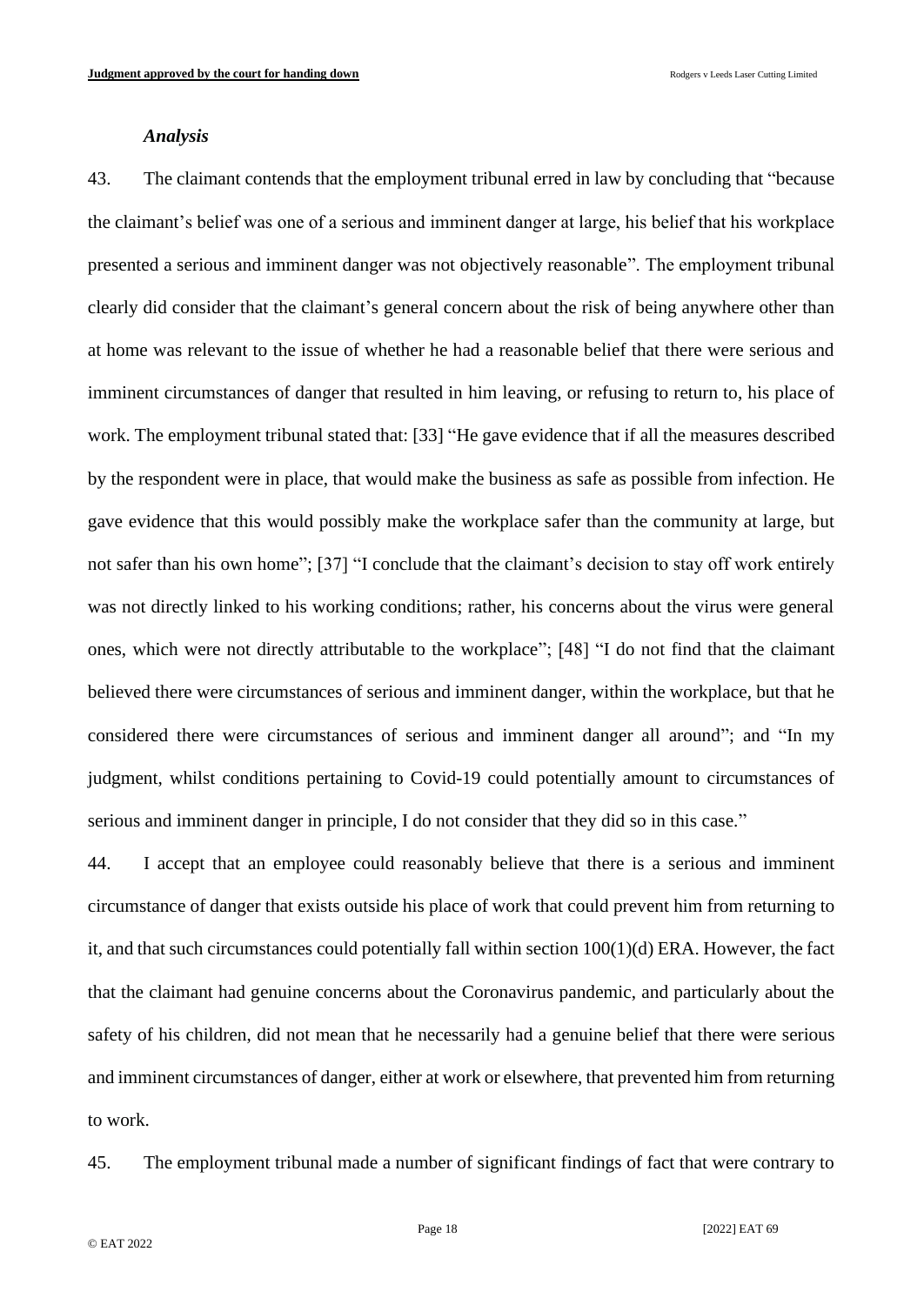the claimant's contention that he believed that there was serious and imminent circumstances of danger both at work and in other places outside his home, that prevented him returning to work:

- 45.1. The workplace was large and few people worked in it
- 45.2. The claimant had remained at work from the date of the announcement of the lockdown on 24 March 2020 until he left at his normal time on 27 March 2020
- 45.3. The claimant could generally maintain social distance at work
- 45.4. The employment tribunal rejected the claimant's contention that he was forced to go out on deliveries
- 45.5. The claimant had not asked for a mask
- 45.6. Masks were available
- 45.7. The claimant did not say that he would not be returning when he left on 27 March 2020
- 45.8. The claimant drove Mr Knapton to hospital while he was meant to be self isolating
- 45.9. The claimant worked in a pub during the lockdown

46. The reasoning of the employment tribunal overlapped to an extent when dealing with the questions of whether the claimant believed there were serious and imminent circumstances of danger that prevented him returning to work and whether any such belief was reasonable. I do not consider it is an error of law not to hermetically seal these two components provided the overall assessment is compatible with the wording of the provision. On an overview, I consider that the employment tribunal did legitimately conclude that the claimant did not hold a reasonable belief that there were serious and imminent circumstances of danger that prevented him from returning to work. I do not consider that was because, as is asserted by the ground of appeal, the employment tribunal concluded that because the claimant held a belief in a serious and imminent danger at large he could not reasonably believe, on an objective basis, that the workplace presented a serious and imminent circumstance of danger. On a fair reading of the judgment the employment tribunal concluded that the claimant considered that his workplace constituted no greater a risk than there was at large. The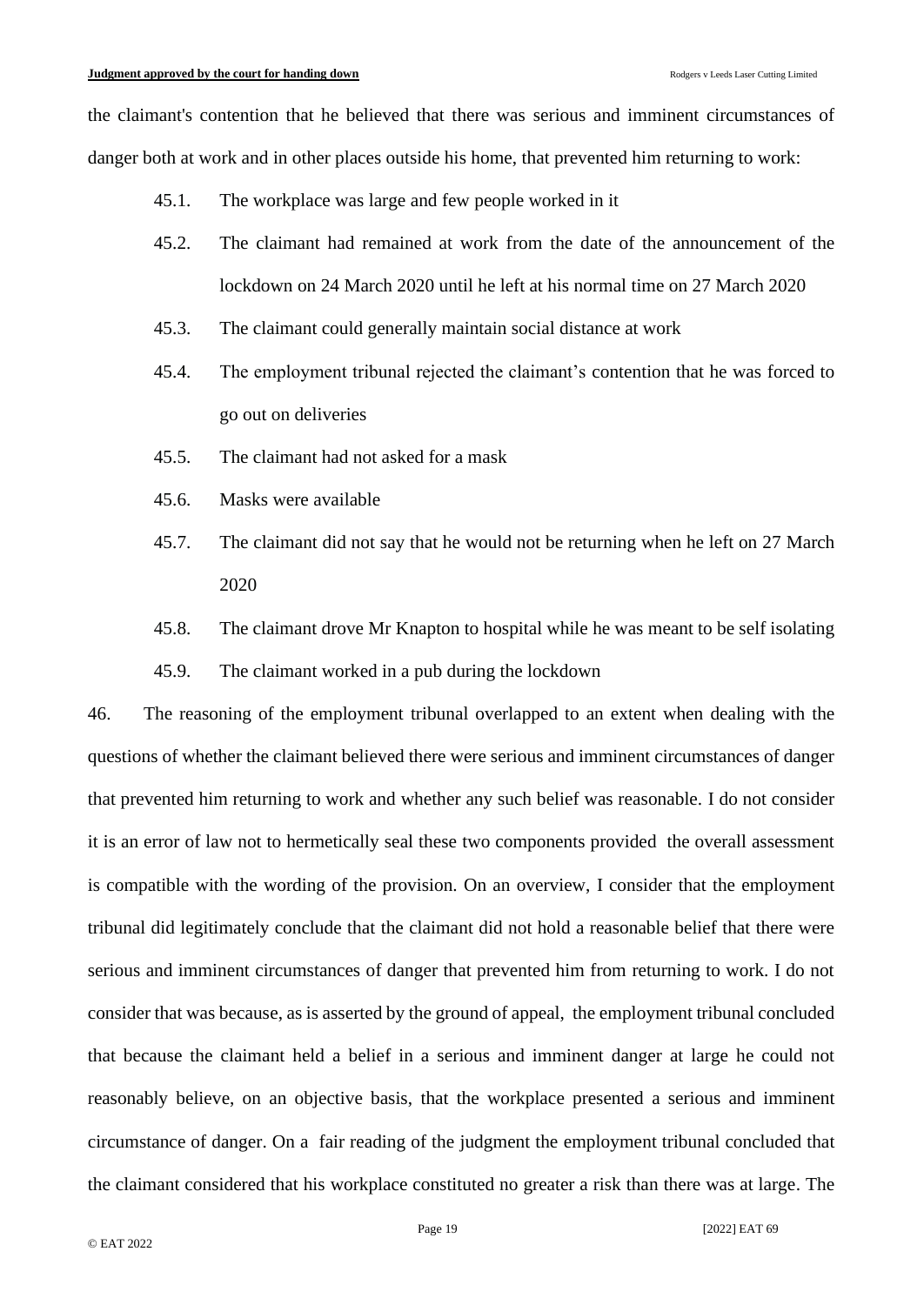claimant did not reasonably believe that there were circumstances of danger that were serious and

imminent, at work or at large, that prevented him returning to his place of work.

### *Component 4*

47. The employment tribunal also held that:

## Could the claimant reasonably have been expected to avert the dangers?

54. Having regard to all the circumstances, as the claimant knew them, in my judgment, the claimant could reasonably have been expected to avert any dangers, by abiding by the guidance at that time, namely by socially distancing within the large, open workspace, by using additional personal protective equipment if he wished to do so, and by regularly washing/sanitising his hands.

55. If there were specific tasks which he felt removed his ability to socially distance, it seems to me these were tasks he could reasonably have refused to carry out, or raised specifically with his employer. There was no evidence he did so.

## *Analysis*

48. Mr Kohanzad contended that as the employment tribunal had erroneously concluded that because the claimant's belief was one of a serious and imminent danger at large, his belief that his workplace presented a serious and imminent danger was not objectively reasonable, that error undermined any conclusion that there were steps that the claimant could reasonably have been expected to take to avert the dangers. I do not accept that is the case. Even if the employment tribunal had erred and should have concluded that components 2) and 3) were established, the employment tribunal was entitled to find as a fact in respect of component 4) that the claimant could reasonably have taken steps to avoid the dangers, even having regard to his concerns about the health of his children. He could have taken similar steps both at large and at work, wearing a mask, socially distancing, sanitising and washing his hands. The claimant did not assert any particular difficulty about his journey from home to work that would require him to take additional steps to those available at work.

### **Overall conclusion**

49. Despite the topicality and the potential importance of employment issues arising from the